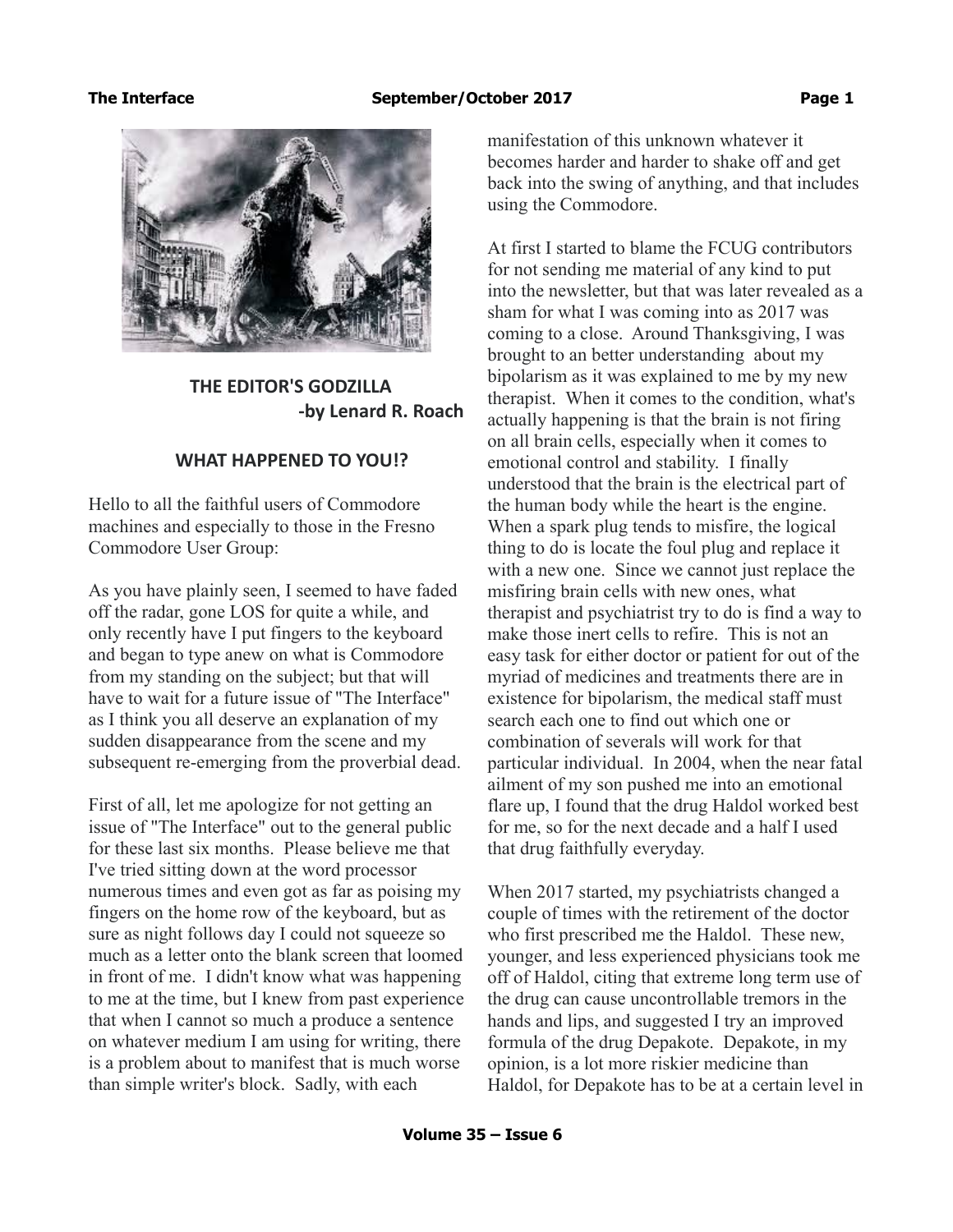the patient's bloodstream to be constantly effective. Too little in the patient does not serve any medicinal purpose; too much of Depakote is toxic to the user and can lead to problems. I have to constantly get a blood test to check my Depakote level to make sure it is in effective ranges. Yeah, thanks, Doc!

Back to the end of 2017: At around Christmas, and for some reason which I still don't understand at this writing, I started delving into something sinister that I'm so embarrassed to so much as think about that I won't mention what it was. At first it was alluring, but it quickly developed into an stronghold that enveloped me. I had enough scruples left to stop the practice cold turkey, but the surface damage was already done and I had to sweat myself back to sanity. What is sanity to a person dealing with bipolarism? That is defined by the individual. To compound matters, I volunteered to work several convenience stores in the chain I'm employed at over the Christmas and New Year's holidays well before this indulgence began, and I could not back out so I could have time to properly recover. I worked these insane hours, putting in about 120 hours over the week for them, plus my other jobs, all the while trying to shake off the effects of my sinful binge of stupidity.

During this time, I started to hear voices in my head, telling me to do rotten and despicable things to my friends, family, and co-workers. These voices started to get louder and more prominent as the weeks continued. I called the emergency services at the hospital and they recommended immediate entry into the Emergency Room for evaluation. Stupidly, I refused, citing that my departure from the workforce would be detrimental to my financial situation. The hospital was adamant, so much so that they sent the local police out to my house to bring me in for evaluation. If it wasn't for the timely arrival of my son to the house, I would have been taken away. My son promised the officers that he

would take care of whatever brought them to our place. The police conceded and left. After their departure my son and I had a lengthily discussion as to what dad has been really up to and why the police were at our front door, and it had nothing to do with work.

Let's flip the calendar over to 2018: As the year started, I went to the therapist's office to discuss in depth what exactly happened to me What I indulged in over the holidays was perfectly legal in all 50 states, but they never heard of such a reaction from partaking in such things to produce voices and hallucinations. Dementia came up in the conversation, and I agreed to be tested for the condition. I know that in the McClanahan part of the Roach line, dementia was commonplace, while in the Roach descendants, it was cancer that was the prominent foe. Terrific. I can have cancer and never know it all over again Two weeks after my meeting with the therapist, I sat in the psychiatrist's office for the testing. I didn't even get past the first round of questioning before it was considered that I was in no way suffering with any oncomings of dementia. I breathed a sigh of relief. I was going to be okay.

That brings me to now: After much therapy and self reflection, it was revealed that serious stress from the holiday's rigorous schedule accented my condition to a point of what would be best known in Commodore lingo as a "syntax error," and the indulgences I partook in earlier had nothing to do with it; but still, it seemed very real to me and on top of all this going on, I was frightened out of my mind. I've never experienced anything like this in my life and I pray I never have to face it again.

I know that you probably don't think that I should be airing out my dirty laundry in the pages of "The Interface," and this little episode has nothing to do with the Commodore computer, but I think that the faithful and ardent readers of FCUG's publication should know the complete truth as to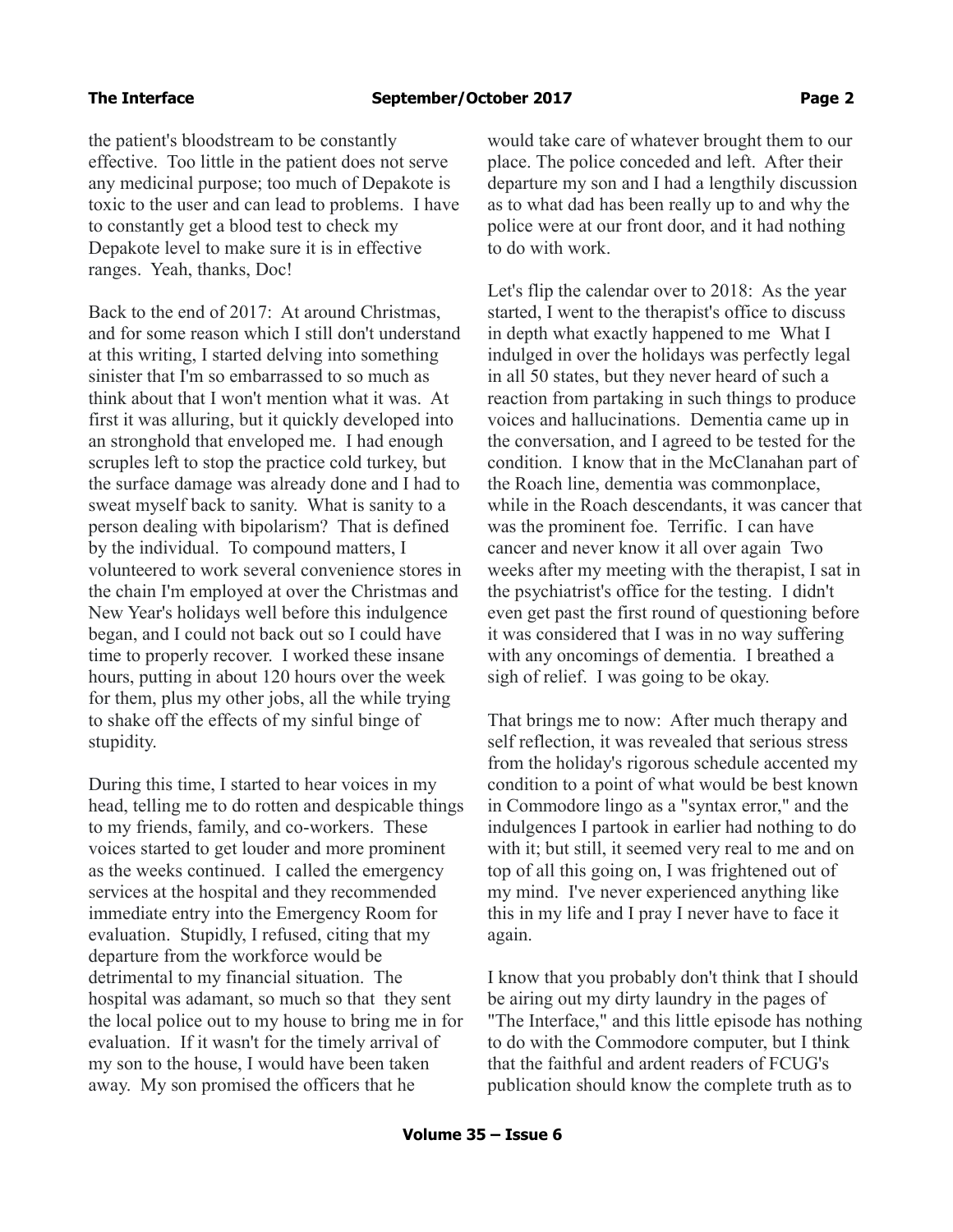why they have not received an issue for the last six months. Now that I'm getting a better foothold on my life I'm looking forward to getting back on the keyboard and producing a quality newsletter for all. I'm not back to one hundred percent; in fact, I may never be again, but wherever I end up on the spectrum I hope to bloom where I am planted.

I want to thank you for your time and allowing me to bend your ear for these few pages. Next issue I am looking at turning a tide and writing a humorous piece about how I work the Commodore into the car wash at the job site.

Enjoy the rest of the newsletter...



# **MONTHLY MEETING REPORTS -by Dick Estel & Robert Bernardo**

# **SEPTEMBER 2017**

Because Robert was traveling to Europe on September 13, the meeting was held on September 10, the second Sunday of the month. In attendance were Robert, Roger, David, Brad and his children, William and Charlotte; and new member Mike Fard. Under old/new business,

Robert reported on what occurred at the Commodore Vegas Expo. He was grateful that members of the Southern California Commodore & Amiga Network had come to support the show and that newcomers had come from the Defcon hacking show that was going on during the same CommVEx weekend. He reported that Roger's filmed presentations had done well with the CommVEx audience. He also had a date for CommVEx 2018 – August 11-12. All he was waiting for was confirmation from the Plaza Hotel, the CommVEx venue again.

He mentioned the October 21-22 Sacramento Amiwest Show and asked the members if they needed anything from Europe. No one needed anything, though Robert joked that Duncan, his friend from The Other Group of Amigoids, was urging him to buy British computers, like a Spectrum.

The Educator 64 and Commodore PC20-III, which had been exhibited at CommVEx, were shown at the meeting. Brad was most interested, and so, the E64's "hood" was opened and the PC20 was opened so that he could peek inside. The PC20 was not working, and Robert would visit repair tech Ray Carlsen in September to see if Ray could fix it. Robert showed the new Vampire 500 board for the Amiga, and he showed the new Vampire 500-to-Amiga 2000 CPU slot adapter board from Paul "Acill" Resendes. He remarked that now he has to install that hardware into an A2000 and get the blazing speed promised from that set-up.

Everyone at the meeting, especially William and Charlotte, tried out Computes' Gazette C64 Boxing game that was popular at CommVEx. In fact, it was hard to tear the kids away from the game. Even when the game was not running, William still liked to type on the keys and see his letters up on the screen.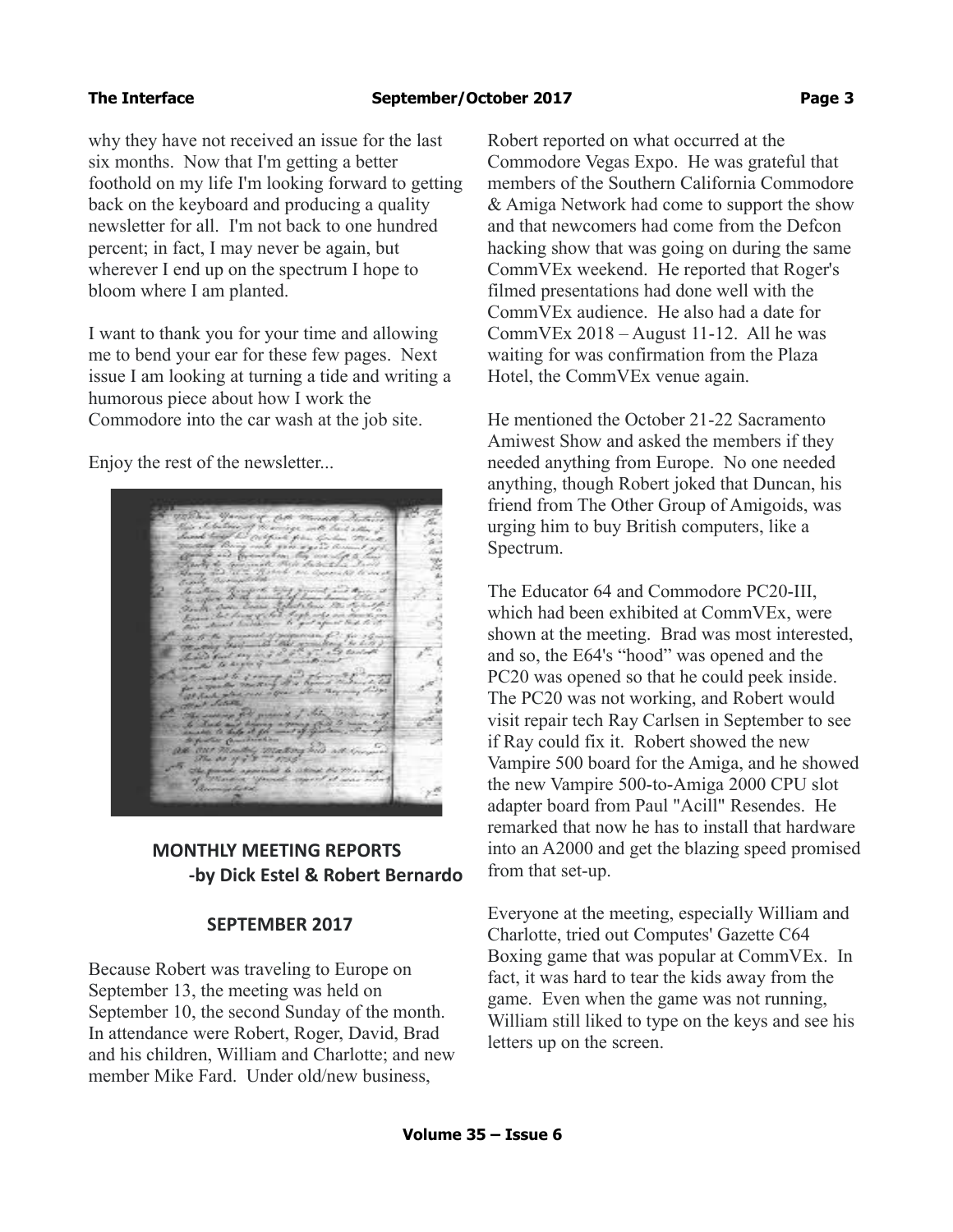As the meeting drew to a close, Robert tried to run VIC Doom as he had tried at the previous meeting. This time he used a PAL VIC-20 with the Final Expansion 3 cartridge set for full memory. As with the previous outing, he did not get it to run. A bit more successfully, he (with a lot of help from the ever-patient Roger) ran VIC Music Composer cartridge for the VIC-20. Certain keys did not work with the program, and Roger and Robert did not know if it was a fault with the cartridge or with the use of a PAL VIC-20.

# **OCTOBER 2017**



Every October the club has its annual "picnic" lunch, in lieu of a regular meeting. This year the members went to the new Dave and Buster's Restaurant in north Fresno. Dave and Buster's is famous for having dining combined with a huge game arcade.

They were one of the first ones to show up when the doors opened that Sunday morning. Those who attended were David S., Mike F. and Sherry, and Robert B.. The first table that they were shown was near the arcade games, but because there was a great deal of noise, they moved to another table as far away from the arcade as

possible. They ordered off the well-stocked menu, but they did not go overboard in ordering food.



After lunch, they wandered through the vast arcade. They were most interested in the giant Space Invaders arcade game which stood 12 feet tall!

Though picnic lunches had not been known for being C= related, afterwards everybody wandered off to Robert's car to pick up some C= gear that he had brought in.

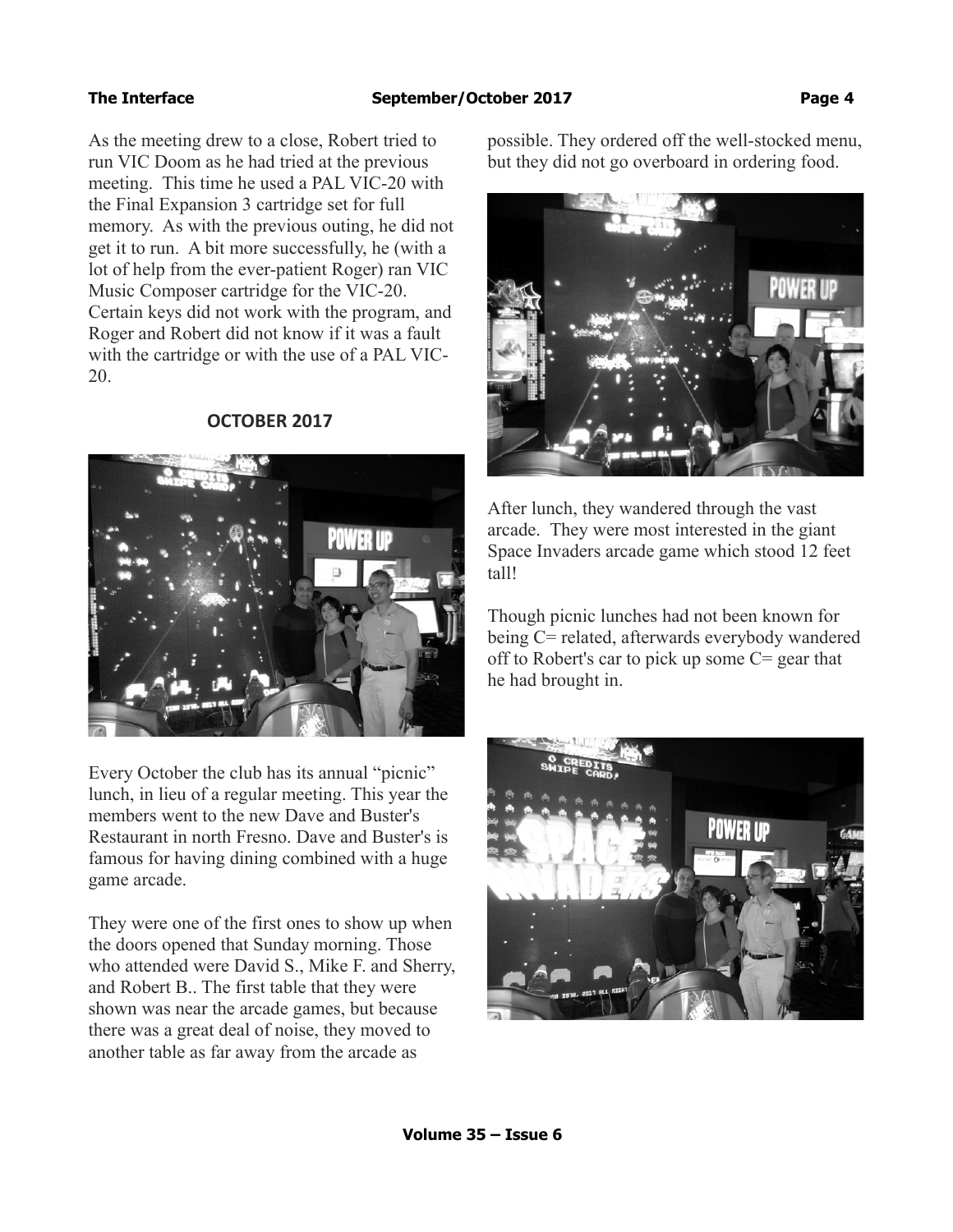

### **NASA AND AMIGA HISTORY**

# **MEET IN AN EBAY LISTING**

# **-by Guest Contributor Nathan Mattise**

# **of Ars Tecnica**

If our 11-part series on the history of the Amiga and our (in-progress) seven-part series on the history of the Apollo program don't give it away, we happen to be unabashed fans of a certain computing platform and a certain space program around the Ars Orbital HQ. So this week, a small post at HotHardware inevitably caught our eye; an old NASA-used Amiga evidently ended up for sale on eBay.

Seller vrus currently lists an Amiga 2500 used by NASA's Telemetry Lab for sale. How can anyone be certain this 1980s workhorse came from the US government? Well, the device is emblazoned with NASA property seals that seem to match tags found on other decommissioned NASA hardware. vrus also includes screenshots of programs on the computer that appear to be registered to a Dave Brown (HotHardware notes Brown was a principal programmer at Cape Canaveral's telemetry lab in the 1990s as per a 1999 Q&A with NASA retiree Hal Greenlee.

Ars sent a note to NASA asking about general Amiga usage and the decommissioning process for hardware, and we'll update this piece if we receive more details in the coming days.

For now, vrus sent Ars a bit of additional background on the acquisition. The user has been a fan of Commodore and Amiga since 1982, proudly starting with the C64 and fondly remembering time with the Amiga 1000 later on. vrus now collects and trades Amiga/Commodore equipment, so the user came across this particular machine by luck when purchasing several boxes of Amiga hardware and software in bulk.

"It had been in storage for several years so it was probably acquired when NASA decommissioned most of their Amigas in 2006," vrus wrote. "Normally I would keep something like this for my own collection because it is so unique and interesting, but I thought it would be better if it ended up somewhere that other people could see it / use it / etc... I am glad I was able to save it; I suspect all the equipment would've ended up in a recycling plant."

The Amiga 2500 was an iteration of the Amiga 2000 that simply came bundled with a Motorola 68020 or 68030-based accelerator card according to the archivists at Old-Computers.com. (The original Amiga 2000 debuted as a high-end machine for Commodore back in 1987, and it's perhaps most fondly remembered for enabling the famed Video Toaster.) vrus details programming files dating back to 1988 on the advertised Amiga 2500, so that would coincide well with the machine's heyday (Old-Computers.com lists the A2500 as a 1989 product).

Prices for an Amiga 2500 at the time seemed high —the Canadian PC Museum lists it as selling for \$3,800+ CAD (\$3,000+) in the late 1980s. Considering that, maybe this in-progress eBay auction's surge past \$5,000 isn't so absurd (both wear and tear and potentially unique history notwithstanding).

Here is the eBay description:

This is something you don't come across every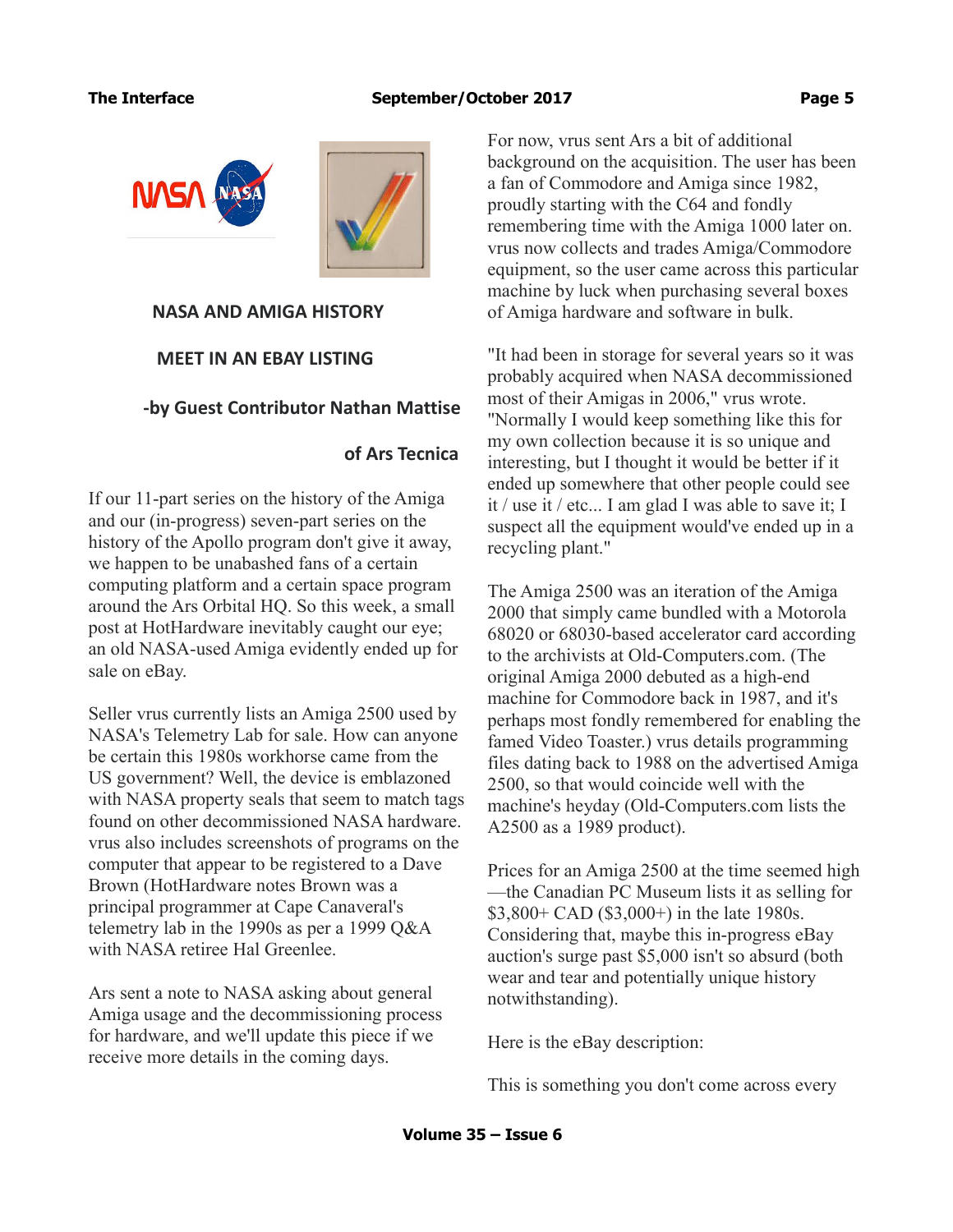day. This is a workhorse Amiga 2500 that came from NASA's telemetry labs. It still has the NASA Asset tags and a 2005 Inventory sticker.

Everyone knows Amigas were great computers, as did NASA. They used them, amongst other things, to collect telemetry data from various space assets. There are 2 specialized cards that are installed in the machine to read & write all the telemetry data. One is called an Amiga 2000 Serial Interface, and the other is an Amiga 2000 Remote DMA Output Controller. They both have a set of what look like 50pin SCSI cables that I am assuming were connected to external drive arrays or other equipment to read/write massive amounts of data.

The computer has many battle scars so-to-speak. Lots of scratches and nicks all around the case. There is some faceplate discoloration and the floppy eject button is missing.

The computer has a GVP 68030 Accelerator card which is running  $\omega$  40Mhz from what I can see on the CPU card. I believe it has 16MB of RAM installed and everything appears to be working. I booted it up and went through the directories and found alot of interesting programs & data files referencing several NASA projects: AC.135, 141, 164, AURA, GP8, MS10, MS11, MS7, MS9, P91, TITAN, PEGASUS, TAURUS, and lots more. Each project has C source files which were the programs they used to interface with these various space assets.

There are project files that date back as far as January, 1988.

Some of the programs on the computer were coming up as: Registered to: Dave Brown.

I believe (but cannot confirm) that the computer was used by one of NASA's Astronaut heroes who died tragically on Space shuttle Columbia in 2003 when it disintegrated on reentry. I believe

this is the Dave Brown the computer is referencing.

The story behind NASA and Amigas in the Telemetry Lab can be found on Youtube under the title "Even NASA used Amiga's!"



### **>>--> Officers and Keypersons <--<<**

| Vice-president  Roger Van Pelt        |  |
|---------------------------------------|--|
|                                       |  |
| The Interface Editor  Lenard Roach    |  |
|                                       |  |
| Club equipment  Roger Van Pelt        |  |
| Meeting place reservation  Dick Estel |  |

### -**The Small Print-**

The Fresno Commodore User Group is a club whose members share an interest in Commodore 8-bit and Amiga computers. Our mailing address is 185 W. Pilgrim Lane, Clovis, CA 93612. We meet monthly in the meeting room of Bobby Salazar's Restaurant, 2839 North Blackstone Ave., Fresno, CA. The meetings generally include demonstrations, discussion, and individual help.

Dues are \$12 for 12 months. New members receive a "New Member Disk" containing a number of useful Commodore 8-bit utilities. Members receive a subscription to The Interface newsletter, access to the public domain disk library, technical assistance, and reduced prices on selected software/hardware.

Permission to reproduce content of The Interface is granted provided credit is given to the source, and when identified, the author. Club members are encouraged to submit articles, tips, or ideas for articles.